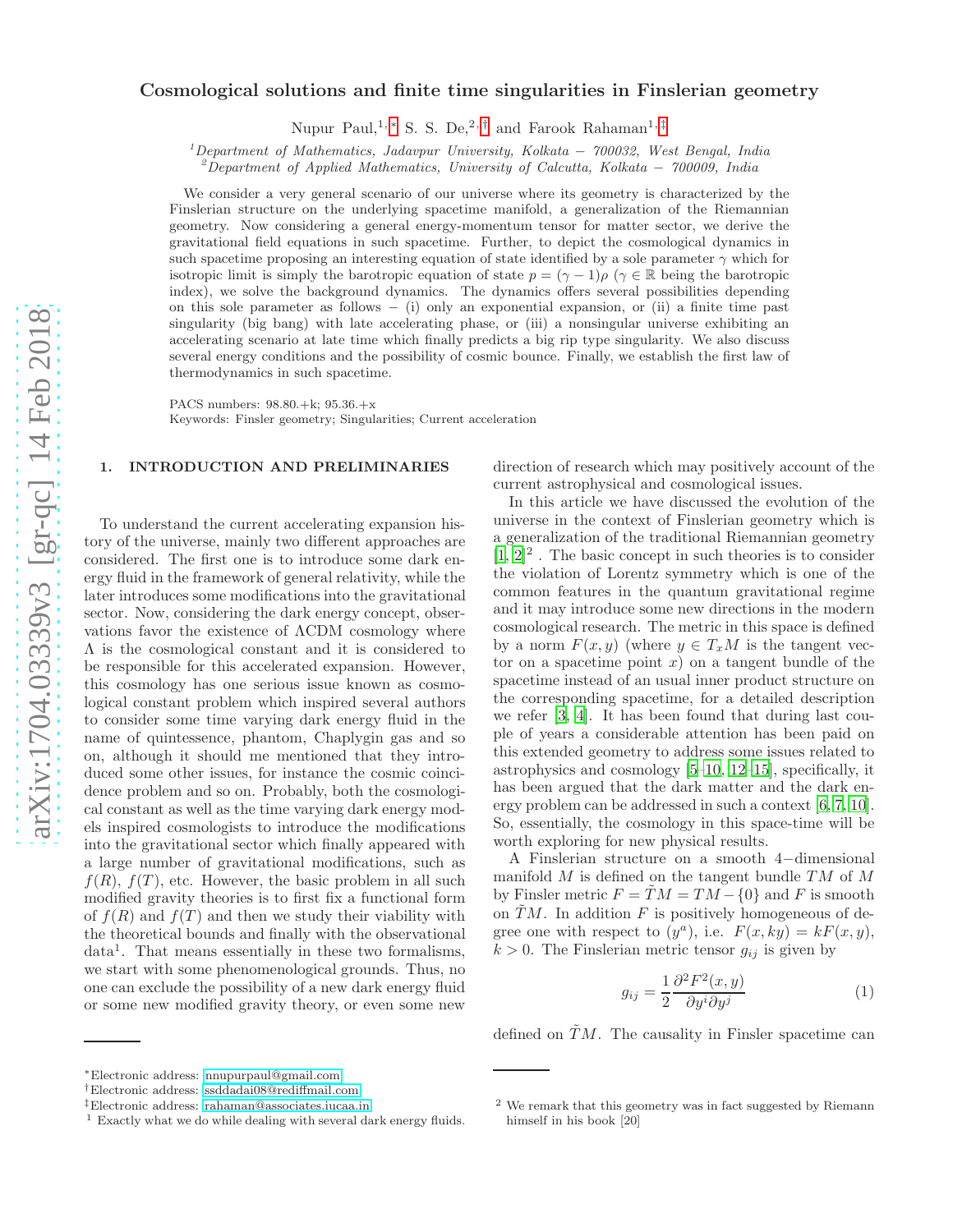be given by the metric function  $F$ . A positive, zero or negative value of  $F$  corresponds to timelike, null or spacelike curves. In many cases it is useful that a Lorentz signature to be taken under consideration. A non-linear connection  $N$  on  $TM$  is a distribution on  $TM$ , supplementary to the vertical distribution  $V$  on  $TM$  as

$$
T_{(x,y)}(TM) = N_{(x,y)} \oplus V_{(x,y)}.
$$
 (2)

A non-linear connection can be defined as

$$
N_j^a = \frac{\partial G^a}{\partial y^j},\tag{3}
$$

where  $G^a$  is given by

$$
G^{a} = \frac{1}{4}g^{aj} \left( \frac{\partial^{2} F^{2}}{\partial y^{j} \partial y^{k}} y^{k} - \partial_{j} F^{2} \right). \tag{4}
$$

The geodesic equation for the Finsler space follows from the Euler-Lagrange equations

$$
\frac{d}{ds}\left(\frac{\partial F}{\partial y^a}\right) - \frac{\partial F}{\partial x^a} = 0,\tag{5}
$$

and it has the form

$$
\frac{dy^a}{ds} + 2G^a(x, y) = 0.\tag{6}
$$

A complete description of Finslerian structure of spacetime manifold  $M$  is usually given with a metric function  $F$ , a nonlinear connection  $N$  and compatible (metrical) connections in the framework of a tangent bundle TM of spacetime [\[4](#page-7-3)]. However in some cases we can restrict our consideration in order to describe the local anisotropic ansantz of gravitational field equations on a base 4−dimensional manifold [\[5\]](#page-7-4). In such a case we are able to compare different scenarios of Riemannian-type cosmological models as FLRW with Finslerian ones, e.g [\[11\]](#page-8-2).

Thus, being motivated by the new generalized spacetime governed by a Finslerian metric, in the present work we have tried to address the current evolution of the universe. Considering the background matter distribution to be anisotropic we wrote the gravitational equations in such spacetime. Then we introduce an interesting equation of state which for the isotropic limit simply assumes the barotropic equation of state. We show that under such equation of state, the field equations can be analytically solved which depending on the barotropic index of the fluid exhibits several cosmological issues. We found that depending on the barotropic index of the fluid the cosmological solution can predict a finite time past singularity and currently it can exhibit an accelerating scenario of our universe. On the other hand, the model can offer a singularity free universe in the past while it can not escape from a finite time future singularity. Moreover, we also show that the violation of the energy conditions can lead to the cosmic bounce in such geometric structure.

Finally, we establish that the first law of thermodynamics can hold under a simple energy conservation relation. Overall, the current picture offers some interesting possibilities.

We have organized the paper as follows: In section [2,](#page-1-0) we have presented the modified field equations in Finsler space-time. Section [3](#page-2-0) deals with a toy model of an equation of state connecting the anisotropic matter distribution and evaluates the cosmological solutions. In [4,](#page-4-0) we briefly describe the energy conservation relation and the first law of thermodynamics. Finally, we close our work in section [5](#page-5-0) with a brief summary.

## <span id="page-1-0"></span>2. GRAVITATIONAL EQUATIONS IN FINSLER SPACE-TIME

To explain the dynamics of the universe, one desires to introduce a metric specifying the geometry of the spacetime which connects with its matter distribution by the Einstein's gravitational equation. In order to realize the dynamics, we consider that our universe is described by the Finsler metric which is of the form [\[12\]](#page-8-0)

<span id="page-1-1"></span>
$$
F^{2} = y^{t}y^{t} - R^{2}(t)y^{r}y^{r} - r^{2}R^{2}(t)\bar{F}^{2}(\theta, \phi, y^{\theta}, y^{\phi}), \quad (7)
$$

which has been taken inspired by the known fact that at large scales our universe is well described by the flat Friedmann-Lemaître-Robertson-Walker (FLRW) line element. We construct a cosmological model by inserting  $\bar{F}^2$  as a quadric in  $y^{\theta}$  and  $y^{\phi}$ . Note that the present Finsler space (for the case  $\vec{F}^2$  as quadric in  $y^{\theta}$  and  $y^{\phi}$ ) can be obtained from a Riemannian manifold  $(M, g_{\mu\nu}(x))$ as we have

$$
F(x,y) = \sqrt{g_{\mu\nu}(x)y^{\mu}y^{\nu}}.
$$

One can notice that, this is a semi-definite Finsler space-time and consequently, one can use the covariant derivative of the Riemannian space. It is to be noted that the Bianchi identities overlap with those of the Riemannian space (being the covariant conservation of Einstein tensor). Since the present Finsler space reduces to the Riemannian space, therefore, the gravitational field equations can be obtained readily. The base manifold of the Finsler space regulates the gravitational field equation in Finsler space and the fiber coordinates  $y^i$  play the role of the velocities of the cosmic components i.e. velocities in the energy momentum tensor. Hence, one can derive the gravitational field equations in Finsler space from the Einstein gravitational field equation in the Riemannian space-time with the metric [\(7\)](#page-1-1) in which the metric  $\bar{g}_{ij}$  is given by (see Appendix A)

$$
\bar{g}_{ij} = \text{diag}(1, \sin^2 \sqrt{\lambda} \theta),
$$

i.e.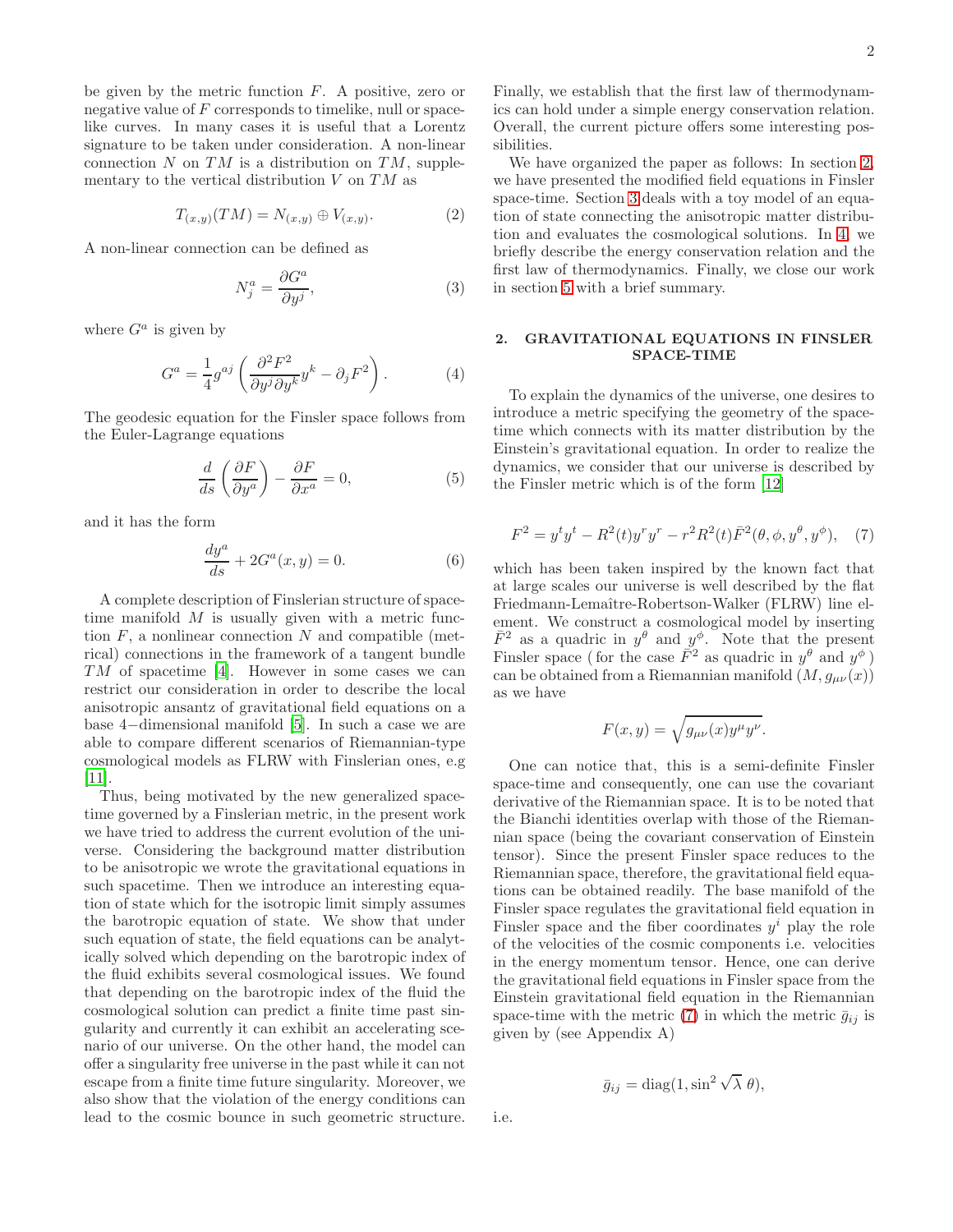$$
g_{\mu\nu} = \text{diag}(1, -R^2(t), -r^2R^2(t), -r^2R^2(t)\sin^2\sqrt{\lambda} \theta),
$$

where  $\lambda > 0$  and it plays a very crucial role in the derived field equations in Finsler spacetime and hence in the background cosmology. The two dimensional Finsler space  $\overline{F}$  is specified as a constant flag curvature space, that is it is assume that  $\bar{R}$ ic =  $\lambda$ . This Ricci scalar " $\bar{R}$ ic" is that of the Finsler structure  $\overline{F}$  and two dimensional Finslerian structure is specified by the constancy of the flag curvature. This flag curvature of Finsler space is in fact, the generalization of the sectional curvature of Riemannian space. It will be apparent latter that the solution of vacuum field equation must lead to the constancy of the flag curvature with its value  $\lambda = 1$ . But for more general case of Finsler structure  $\bar{F}$ , it can be specified by the constant flag curvature having any real value for  $\lambda$ . In fact, for  $\lambda = 1$ , we can get the usual Friedmann equations of the FLRW universe.

Let us now assume the general energy-momentum tensor for the matter sector as

$$
T^{\mu}_{\nu} = (\rho + p_t)u^{\mu}u_{\nu} - p_t g^{\mu}_{\nu} + (p_r - p_t)\eta^{\mu}\eta_{\nu}, \qquad (8)
$$

where  $u^{\mu}u_{\mu} = -\eta^{\mu}\eta_{\mu} = 1$ ,  $p_r$ ,  $p_t$  are respectively denote the pressures of the anisotropic fluid in the radial and transversal directions. The modified gravitational field equations in Finsler space-time are obtained as (see Appendix B)

<span id="page-2-1"></span>
$$
8\pi_F G \rho = \frac{3\dot{R}^2}{R^2} + \frac{\lambda - 1}{r^2 R^2},
$$
\n(9)

$$
8\pi_F G p_r = -\frac{2\ddot{R}}{R} - \frac{\dot{R}^2}{R^2} - \frac{\lambda - 1}{r^2 R^2},
$$
 (10)

$$
8\pi_F G p_t = -\frac{2\ddot{R}}{R} - \frac{\dot{R}^2}{R^2}.
$$
 (11)

Note that,  $\lambda = 1$  implies  $p_r = p_t$ , that means, it helps to recover the gravitational field equations for flat FLRW universe. On the other hand, if we put  $p_r = p_t$  in the above field equations, we readily find  $\lambda = 1$ . Hence, we find that,  $\lambda = 1 \iff$  flat FLRW universe. Moreover, one can easily see that when  $t \longrightarrow \infty$ , we again find that both the anisotropic pressure components become equal and the usual Friedmann equations in the spatially flat FLRW universe in presence of a perfect fluid with energy-momentum tensor  $T_{\mu\nu} = (p + \rho)u_{\mu}u_{\nu} + pg_{\mu\nu}$  are recovered.

Now, introducing the Hubble parameter  $H = \dot{R}/R$ , the field equation [\(9\)](#page-2-1) can be written as (for simplicity, from now we work in the units where  $8\pi_F G = 1$ )

$$
\rho = 3\left(H^2 + \frac{\lambda - 1}{3r^2 R^2}\right) \Longleftrightarrow \Omega + \Omega_k = 1, \quad (12)
$$

where  $\Omega = \rho/3H^2$  is the density parameter representing the matter sector, and in compared to the Friedmann

universe, the quantity  $\Omega_k = -\frac{(\lambda - 1)}{3(r R H)}$  $\frac{(\lambda-1)}{3(r R H)^2}$  can be looked as the density parameter for the scalar curvature in the Finslerian geometry. Also, for both the directions, the Raychaudhuri equation can be written as

$$
\dot{H} = -\frac{1}{2}(\rho + p_r),
$$
\n(13)

$$
\dot{H} = -\frac{1}{2}(\rho + p_t) + \frac{\lambda - 1}{2 r^2 R^2},
$$
\n(14)

where again we note that, for  $\lambda = 1$ , it reduces to only one equation.

## <span id="page-2-0"></span>3. EVOLUTION AND DYNAMICS: A TOY MODEL

In general, the equation of state of this anisotropic fluid takes a general form  $f(p_r, p_t, \rho) = 0$ . The exact form of the equation of state is not known and hence, it is a challenge for modern cosmology to derive the cosmological evolution correctly. Still, we adopt mainly two possible ways. One is to assume a very simple formulation of the equation of state in order to derive the evolutionary parameters so that we can match them with the observational data, and on the other hand, the reconstruction of any quantity from observed data is of worth exploring. However, in the present work, we adopt the first possibility, and thus, we start with the following equation of state

<span id="page-2-2"></span>
$$
\gamma(p_t - p_r) + p_r = (\gamma - 1)\rho \tag{15}
$$

where  $\gamma \in \mathbb{R}$  is simply a constant. The essence of this equation of state is that for  $p_t = p_r = p$  (say), the equa-tion of state in [\(15\)](#page-2-2) is simply reduced to  $p = (\gamma - 1)\rho$ , representing the barotropic equation of state. Further, we notice that, for  $\gamma = 0$ , equation [\(15\)](#page-2-2) implies  $p_r = -\rho$ , and hence  $p_t = -3R^2/R^2$ . We are interested in the cosmological solutions for the above choice of the equation of state. Now, using the field equations  $(9)$ ,  $(10)$ ,  $(11)$ , we can exactly solve the scale factor  $R$  as

<span id="page-2-4"></span><span id="page-2-3"></span>
$$
R = R_0 \left[ 1 + \frac{3\,\gamma}{2} H_0(t - t_0) \right]^{\frac{2}{3\,\gamma}}, \ (\gamma \neq 0) \tag{16}
$$

$$
R = R_0 \exp(H_0(t - t_0)), \quad (\gamma = 0)
$$
 (17)

where  $t_0$ ,  $H_0$  are respectively the present cosmic time and present day value of the Hubble parameter, and it is worth noting that the solutions obtained in Eqns [\(16\)](#page-2-3), [\(17\)](#page-2-4) exactly match with the solutions obtained for the isotropic matter distribution in the FLRW geometry with the equation of state  $p = (\gamma - 1)\rho$ . Consequently, the Hubble parameter can be derived as

<span id="page-2-5"></span>
$$
H = \frac{H_0}{1 + \frac{3\gamma}{2}H_0(t - t_0)}, \quad (\gamma \neq 0)
$$
 (18)

$$
H = H_0 = \text{Constant}, \quad (\gamma = 0) \tag{19}
$$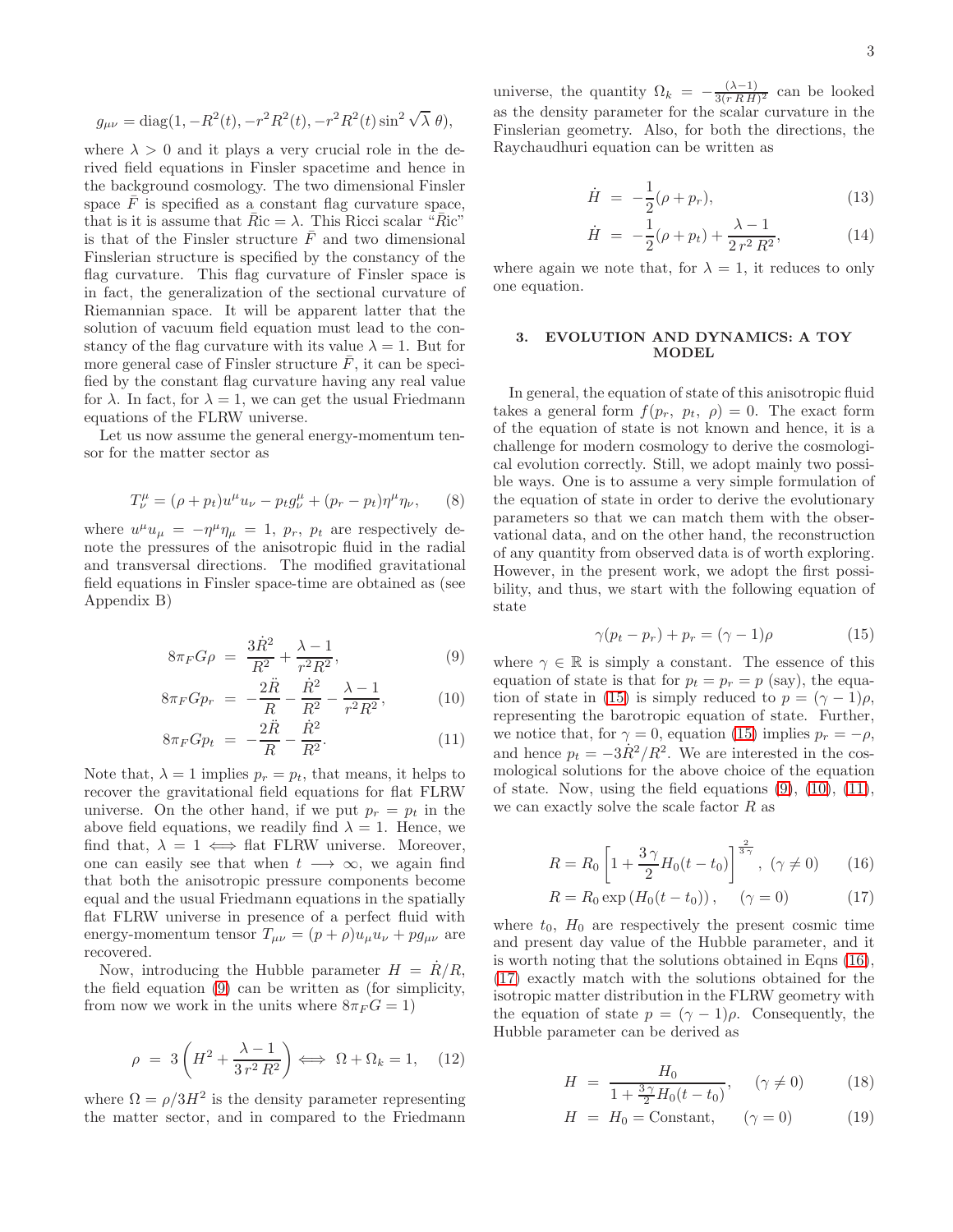Therefore, it is clear that for  $\gamma = 0$  we realize an exponential expansion of the universe. On the other hand, we can divide  $\gamma \neq 0$  into the following two conditions when  $\gamma > 0$  and  $\gamma < 0$ .

### 3.1. The case for  $\gamma > 0$

In this case, the solutions for the scale factor and the Hubble parameter take the forms as in equations [\(16\)](#page-2-3) and [\(18\)](#page-2-5). The solutions offer the following scenario of our universe.

At 
$$
t_f = t_0 - \frac{2}{3 H_0 \gamma}
$$
,  
\n
$$
\lim_{t \to t_f} R(t) = 0, \text{ and } \lim_{t \to t_f} H(t) = \infty, \qquad (20)
$$

which clearly shows that the universe attains a big bang singularity in the past  $(t_f < t_0)$ . On the other hand, at late time we find that

$$
\lim_{t \to \infty} R(t) = \infty, \quad \text{and} \quad \lim_{t \to \infty} H(t) = 0. \tag{21}
$$

Now, introducing the deceleration parameter  $q = -1$  $H/H<sup>2</sup>$ , we find that, for this cosmological solution one has  $q = -1 + 3\gamma/2$ , which represents an accelerating universe (i.e.  $q < 0$ ) for  $\gamma < 2/3$ . Thus, the model with the equation of state in [\(15\)](#page-2-2) presents a model of our universe which predicts the big-bang singularity (a finite time singularity, but independent of  $\gamma$ ), and describes an accelerating universe for  $\gamma < 2/3$ .

### **3.2.** The case for  $\gamma < 0$

Now, we consider the cosmological solutions for  $\gamma < 0$ . For a clear image let us consider  $\gamma = -\alpha$  (where  $\alpha > 0$ ). We rewrite the scale factor and the Hubble parameter as

<span id="page-3-0"></span>
$$
R = \frac{R_0}{\left[1 - \frac{3\alpha}{2}H_0(t - t_0)\right]^{\frac{2}{3\alpha}}},\tag{22}
$$

$$
H = \frac{H_0}{1 - \frac{3\,\alpha}{2}H_0(t - t_0)}.\tag{23}
$$

We find that the scale factor can not be zero at any finite cosmic time in the past evolution of the universe, in other words it gives a solution to the nonsingular universe that has been proposed in several contexts in modern cosmology with great interests, see Refs. [\[20](#page-8-3)[–27\]](#page-8-4), but on the other hand, from the solution of the scale factor in eqn. [\(22\)](#page-3-0), it is seen that it diverges at some finite cosmic time in future, that means for  $t_s = t_0 + \frac{2}{3\alpha H_0}$ ,  $R(t) \longrightarrow$ ∞. Thus, we find that this cosmological solution gives a realization of a nonsingular universe in the past which consequently predicts a "big rip" singularity.

Now, we find that we arrive at two different cosmological scenarios, one which starts with big bang but at late time it does not have any singularity, the other has a nonsingular nature in past but at future it has a big rip singularity. Therefore, in the next section we constrain the model parameters for the first cosmological solution (i.e. for  $\gamma > 0$ ).

Let us look at a particular case when both the pressure components satisfy barotropic equations of state, that means,  $p_r = \omega_r \rho$ ,  $p_t = \omega_t \rho$ , and where we assume that  $\omega_r$  and  $\omega_t$  are the constants. Now, it is easy to see that under such conditions, one can exactly solve the energy density using the above two equations, where the explicit form for  $\rho$  is

$$
\rho = \rho_0 \left( \frac{r^{2(\omega_t - \omega_r)}}{R^{(3 + \omega_r + 2\omega_t)}} \right) \tag{24}
$$

where  $\rho_0 > 0$  is an integration constant and it recovers the standard evolution equations in Friedmann cosmology for  $\omega_r = \omega_t$ . Additionally, the energy conditions in this spacetime can be written in the following way:

**WEC:** 
$$
\rho \ge 0
$$
, and  $\rho + p_r \ge 0$ ,  $\rho + p_t \ge 0$ 

In the Finsler space-time, using the gravitational equations  $(9)$ ,  $(10)$ ,  $(11)$ , the conditions respectively reduced to the following inequalities as

$$
3\left(\frac{\dot{R}^2}{R^2}\right) + \frac{\lambda - 1}{r^2 R^2} \ge 0, \quad \frac{\ddot{R}}{R} \le \frac{\dot{R}^2}{R^2}, \text{ and } \frac{\ddot{R}}{R} \le \frac{\dot{R}^2}{R^2} + \frac{\lambda - 1}{2 r^2 R^2}
$$
  
**SEC:**  $\rho + p_r \ge 0, \ \rho + p_r + 2p_t \ge 0$ 

In this case, the conditions are reduced to

$$
\frac{\ddot{R}}{R} \le \frac{\dot{R}^2}{R^2}, \quad \text{and} \quad \frac{\ddot{R}}{R} \le 0
$$

**NEC:**  $\rho + p_r \ge 0$ , and  $\rho + p_t \ge 0$ 

Here, using the gravitational equations, these conditions respectively reduced to

$$
\frac{\ddot{R}}{R} \le \frac{\dot{R}^2}{R^2}, \quad \text{and} \quad \frac{\ddot{R}}{R} \le \frac{\dot{R}^2}{R^2} + \frac{\lambda - 1}{2 r^2 R^2}
$$

**DEC:**  $\rho > 0$ , and  $-\rho \leq p_r \leq \rho$ ,  $-\rho \leq p_t \leq \rho$ 

In a similar way, the inequalities respectively reduced to

$$
3\left(\frac{\dot{R}^2}{R^2}\right) + \frac{\lambda - 1}{r^2 R^2} \ge 0,
$$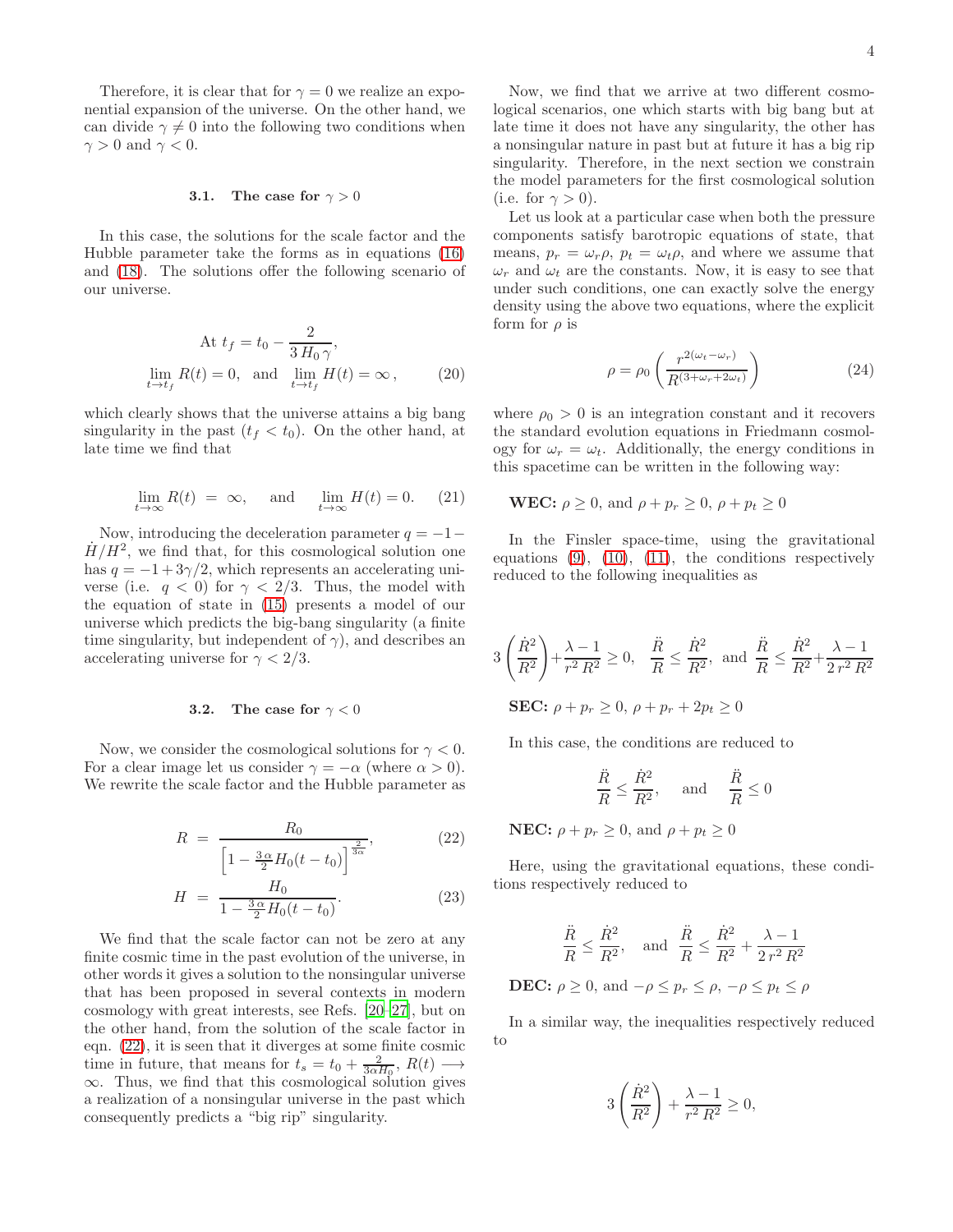$$
-2\left(\frac{\dot{R}^2}{R^2}\right) - \frac{\lambda - 1}{r^2 R^2} \le \frac{\ddot{R}}{R} \le \frac{\dot{R}^2}{R^2},
$$
  
and 
$$
-2\left(\frac{\dot{R}^2}{R^2}\right) - \frac{\lambda - 1}{r^2 R^2} \le \frac{\ddot{R}}{R} \le \frac{\dot{R}^2}{R^2} + \frac{\lambda - 1}{2r^2 R^2}
$$

Clearly the term  $\left(\frac{\lambda-1}{r^2R^2}\right)$  makes a significant contribution to the energy conditions, where we note that for  $\lambda = 1$ , the above conditions are simply reduced to the energy conditions as we find for a flat FLRW universe with a perfect fluid distribution.

#### 3.3. Bouncing conditions

In this section we will seek for bouncing conditions in this spacetime. Since the expansion scalar in this spacetime is defined to be  $H = \dot{R/R}$ , therefore one may recall the bounce condition [\[19\]](#page-8-5)

<span id="page-4-1"></span>
$$
H(t_b) = 0, \quad \text{and} \quad \dot{H}(t_b) > 0 \tag{25}
$$

where  $t_b$  is the time where universe has bounced. Actually, the above conditions can also be written as  $R(t_b) = 0$ and  $R(t_b) > 0$ . From the above energy conditions, following the bounce conditions, an immediate solution for the bouncing universe is that  $\lambda > 1$ .

By using bounce conditions  $(25)$  in  $(9)$ ,  $(10)$ ,  $(11)$  we get for the energy conditions

- WEC :  $\rho + p(r) < 0, \rho + p(t) < 0, \lambda > 1$ , so WEC is violated.
- SEC :  $\rho + p(r) < 0, \rho + p(r) + 2p(t) < 0$ , so SEC is violated.
- NEC and DEC are also violated.

These cases are necessary conditions in order to have a cosmic bounce.

## <span id="page-4-0"></span>4. ENERGY CONSERVATION RELATIONS

In this section we shall devote our discussions on the energy conservation relation. Let us propose the energy conservation equation as follows

<span id="page-4-2"></span>
$$
d(\rho V) = -PdV - VF_a dr.
$$
 (26)

The additional term in R.H.S. is due to the anisotropic force  $F_a$  given by

$$
F_a = \frac{2(p_t - p_r)}{r} = \frac{2(\lambda - 1)}{8\pi_F G} \frac{1}{r^3 R^2},\tag{27}
$$

and the pressure  $P$  is the average pressure which is given by

<span id="page-4-3"></span>
$$
P = \frac{p_r + p_t + p_t}{3} = \frac{p_r}{3} + \frac{2p_t}{3}.
$$
 (28)

The proposed conservation equation [\(26\)](#page-4-2) can be written as

$$
Vd\rho + \rho dV + PdV + VF_a dr = 0,
$$

or, alternatively as

$$
d\rho + \rho \frac{dV}{V} + P\frac{dV}{V} + F_a dr = 0,
$$

which then turns into

$$
\frac{\partial \rho}{\partial t}dt + \frac{\partial \rho}{\partial r}dr + (\rho + P)\frac{dV}{V} + F_a dr = 0,
$$

which again can be recast as

$$
dt\left(\frac{\partial\rho}{\partial t} + (\rho + P)\frac{\dot{V}}{V}\right) + dr\left(\frac{\partial\rho}{\partial r} + F_a\right) = 0,
$$

which clearly reports the following two separate equations:

$$
\frac{\partial \rho}{\partial t} + 3H(\rho + P) = 0, \tag{29}
$$

$$
\frac{\partial \rho}{\partial r} = -F_a. \tag{30}
$$

Note that, the first equation is the usual energy conservation equation for the homogeneous and isotropic universe with the effective pressure  $P$ . The second equation can be derived from the above field equations [\(9\)](#page-2-1), [\(10\)](#page-2-1), [\(11\)](#page-2-1). That means, the proposed conservation relation [\(26\)](#page-4-2) is consistent and well motivated with the energy conservation relation in the context of general relativity.

Also, if we define a pressure  $P$  as the weighted average of  $p_t$  and  $p_r$ , i.e. if  $P = \gamma p_t - (\gamma - 1)p_r$  (note that the sum of the weight is  $\gamma - (\gamma - 1) = 1$ ) then we see that the present equation of state is the barotropic equation of state  $P = (\gamma - 1)\rho$ . In equation [\(28\)](#page-4-3) we have taken P as the simple arithmetic average of the radial and transverse pressure, i.e. the pressure in three orthogonal directions. This case corresponds  $\gamma = \frac{2}{3}$ . With this, the conservation equation becomes

<span id="page-4-4"></span>
$$
d(\rho V) + PdV + \left(\gamma - \frac{2}{3}\right)(p_r - p_t)dV + \tilde{F}dr = 0
$$
 (31)

where,  $\tilde{F} = V F_a$  is an anisotropic force. In fact, the equation [\(31\)](#page-4-4) can be written as

$$
dU + dW = dQ = 0,\t(32)
$$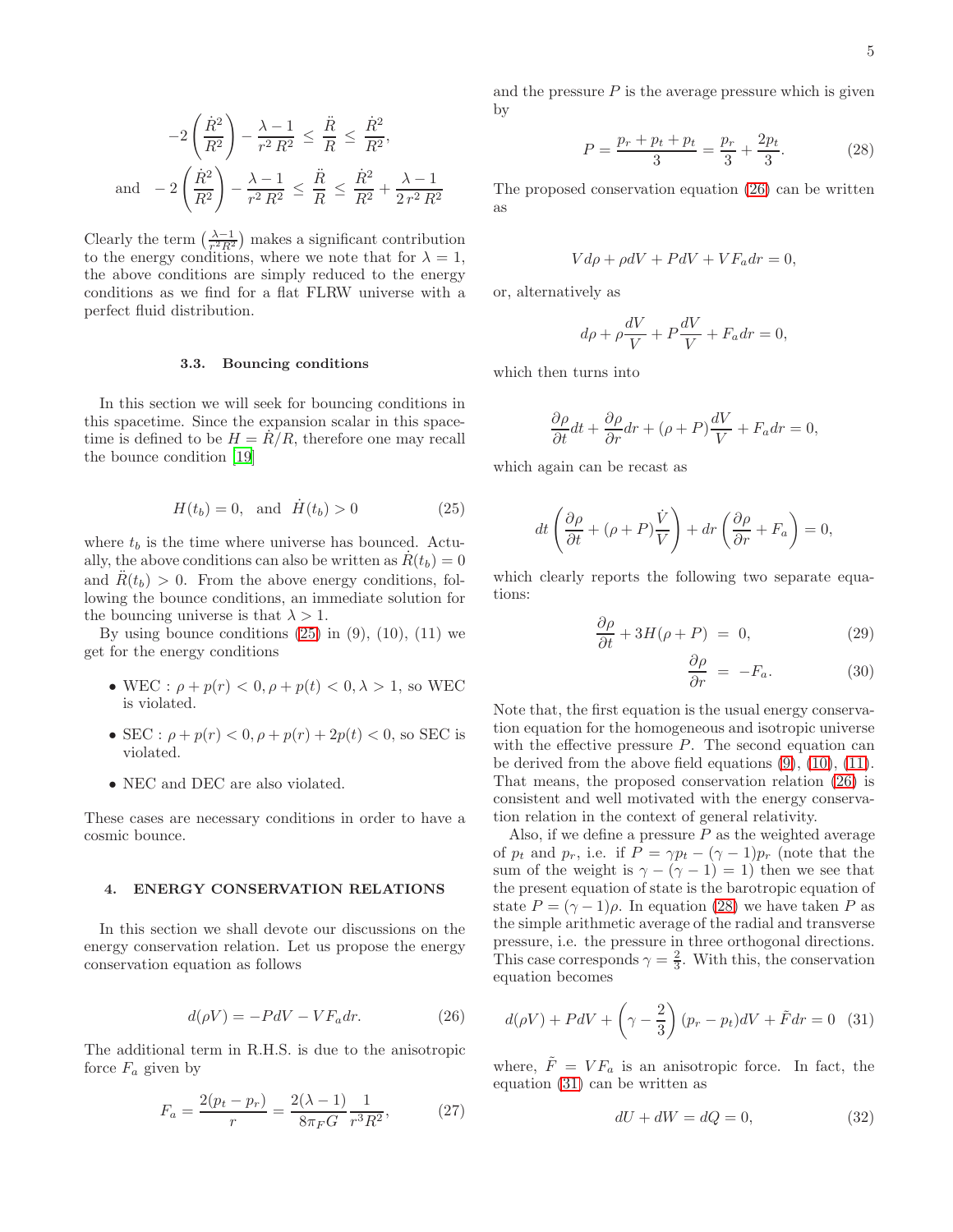where  $U = \rho V$  is the internal energy, W is the work done and Q is the heat transfer and using these terminology, eqn. [\(31\)](#page-4-4) is nothing but the following equation

$$
dW = PdV + \left(\gamma - \frac{2}{3}\right)(p_r - p_t)dV + \tilde{F}dr.
$$
 (33)

The first two terms in the right hand side being the change of work from pressures and the third being that due to the anisotropic force. This equation represents the first law of thermodynamics for the case of adiabatic heat transfer.

### <span id="page-5-0"></span>5. CONCLUDING REMARKS

In this work we considered the spacetime of our universe described by the Finsler geometry, a generalization of the Riemannian geometry [\[1](#page-7-0), [2\]](#page-7-1). A number of studies [\[5](#page-7-4)[–10](#page-7-5), [12](#page-8-0)[–15](#page-8-1)] in this framework have been performed in order to offer some explanations on some recent astrophysical and cosmological evidences. Now, considering a general matter distribution which by construction stands for an anisotropic matter distribution, we rewrote the modified gravitational field equations. We solved the dynamics of the universe for a simple equation of state of the matter sector (see eq. [\(15\)](#page-2-2)) characterized by a sole parameter  $\gamma$  and which is motivated from the fact that in case of a perfect fluid matter distribution the barotropic equation of state, is recovered. Since  $\gamma$  has been kept free for our analysis, so depending on it, we found three distinct cosmological scenarios with current interests:

- For  $\gamma = 0$ , we realize an exponential expansion of the universe. But, we do not have any such other information for such specific value of  $\gamma$ .
- $\gamma > 0$  is of special importance in this study since the model perfectly indicates big bang singularity in the past and finally there is an accelerating phase for  $\gamma < 2/3$ . So, this model can trace back the early phase of the universe as well as stands for the late time accelerated phase.
- The case  $\gamma < 0$  is also interesting because the model in this case does not encounter any finite time singularity in the past. That means, an existence of nonsingular universe is supported as observed in other cosmological theories [\[20](#page-8-3)[–27](#page-8-4)]. Additionally, the late accelerating universe is also realized, but finally at some finite future time the scale factor diverges (Big rip singularity). Therefore, the model starts from a nonsigular phase, exhibits an accelerating universe and finally hints for the divergence in the scale factor at finite time in future.

Further, we show that the violation of the energy conditions can lead to the cosmic bounce. We also further established the energy conservation relation which show

that the model is in well agreement with the first law of thermodynamics.

Thus, in summary considering the background spacetime of our universe as Finsler geometry instead of Riemannian geometry it is observed that a simple barotropic like fluid can offer some interesting cosmological solutions which accommodate the past and present scenarios of the universe evolution. Thus, as a beginning, the current study may be considered as a viable one for the next complicated models in Finsler cosmology.

## Acknowledgments

FR would like to thank the authorities of the Inter-University Centre for Astronomy and Astrophysics, Pune, India for providing research facilities. FR is also grateful to DST-SERB and DST-PURSE, Govt. of India for financial support. We wish to thank Panayiotis C. Stavrinos and Supriya Pan for helpful discussion.

## Appendix A: Basics of Finslerian geometry

We construct a cosmological model by inserting  $\bar{F}^2$  in the following form

$$
\bar{F}^2 = y^{\theta}y^{\theta} + f(\theta, \phi)y^{\phi}y^{\phi}.
$$
 (A1)

Here,

$$
\bar{g}_{ij} = \text{diag}(1, f(\theta, \phi)), \text{ and } \bar{g}^{ij} = \text{diag}(1, \frac{1}{f(\theta, \phi)}); \quad [i, j = \theta, \phi]
$$

The geodesic equations in Finsler space-time are

$$
\frac{d^2x^{\mu}}{d\tau^2} + 2G^{\mu} = 0,
$$

where  $G^{\mu} = \frac{1}{4}g^{\mu\nu}\left(\frac{\partial^2 F^2}{\partial x^{\lambda} \partial y^{\nu}}y^{\lambda} - \frac{\partial F^2}{\partial x^{\nu}}\right)$  are the geodesic spray coefficients which calculated from  $\bar{F}^2$  as

$$
G^{\theta} = -\frac{1}{4} \frac{\partial f}{\partial \theta} y^{\phi} y^{\phi}
$$

$$
G^{\phi} = \frac{1}{4f} \left( 2 \frac{\partial f}{\partial \theta} y^{\phi} y^{\theta} + \frac{\partial f}{\partial \phi} y^{\phi} y^{\phi} \right)
$$

Hence, one can find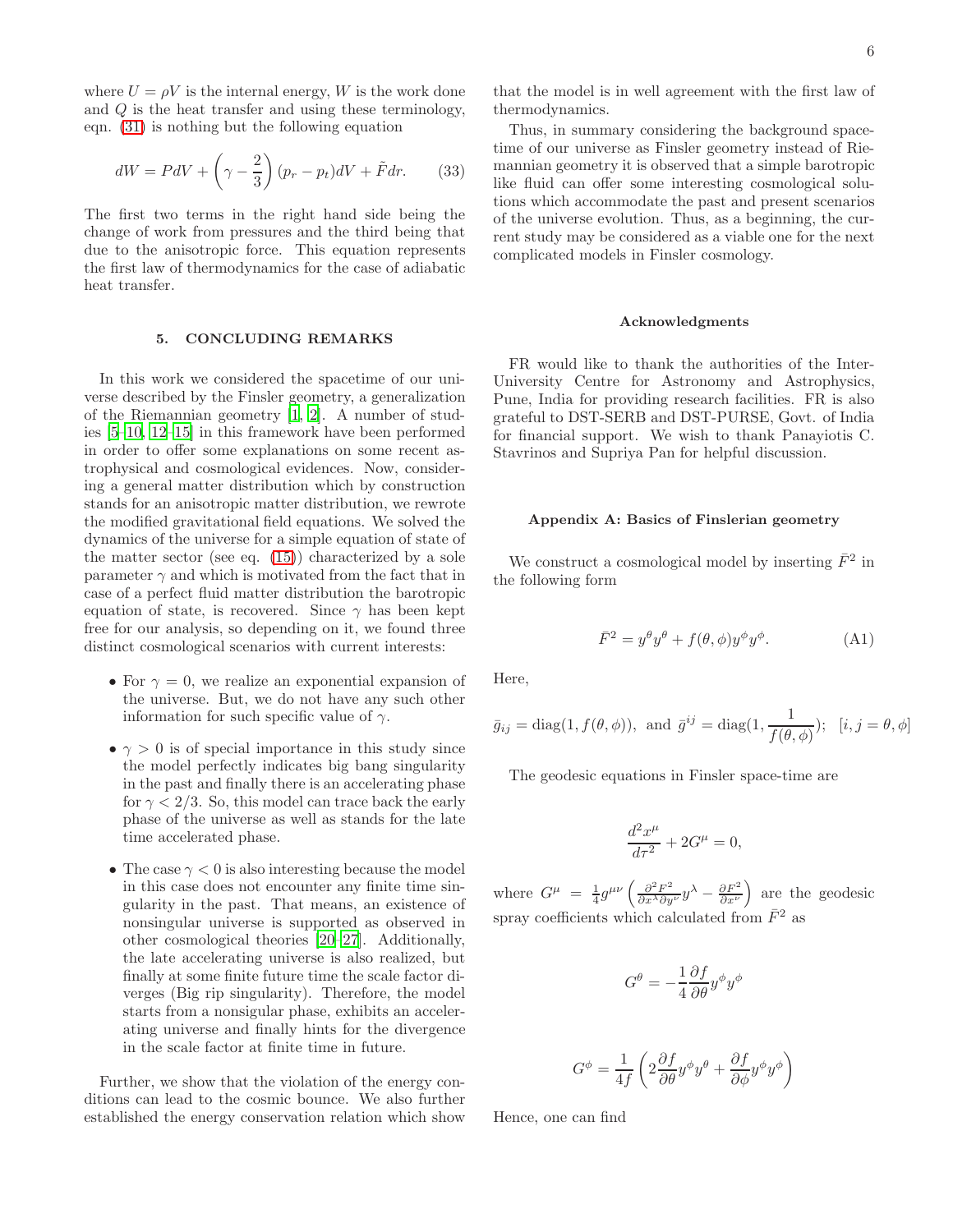<span id="page-6-0"></span>
$$
\bar{F}^2 \bar{R}ic = y^{\phi} y^{\phi} \left[ -\frac{1}{2} \frac{\partial^2 f}{\partial \theta^2} + \frac{1}{2f} \frac{\partial^2 f}{\partial \phi^2} - \frac{1}{2} \frac{\partial}{\partial \phi} \left( \frac{1}{f} \frac{\partial f}{\partial \phi} \right) - \frac{1}{4f} \left( \frac{\partial f}{\partial \theta} \right)^2 \right] - y^{\phi} y^{\phi} \left[ \frac{1}{2f^2} \left( \frac{\partial f}{\partial \phi} \right)^2 + \frac{1}{4f} \frac{\partial f}{\partial \phi} \frac{1}{f} \frac{\partial f}{\partial \phi} + \frac{\partial f}{\partial \theta} \frac{1}{2f} \frac{\partial f}{\partial \theta} - \frac{1}{4f^2} \left( \frac{\partial f}{\partial \phi} \right)^2 \right] + y^{\theta} y^{\theta} \left[ -\frac{1}{2} \frac{\partial}{\partial \theta} \left( \frac{1}{f} \frac{\partial f}{\partial \theta} \right) - \frac{1}{4f^2} \left( \frac{\partial f}{\partial \theta} \right)^2 \right] + y^{\phi} y^{\theta} \left[ \frac{1}{f} \frac{\partial^2 f}{\partial \theta \partial \phi} - \frac{1}{f^2} \left( \frac{\partial f}{\partial \theta} \right) \left( \frac{\partial f}{\partial \phi} \right) \right] - y^{\phi} y^{\theta} \left[ \frac{1}{2} \frac{\partial}{\partial \theta} \left( \frac{1}{f} \frac{\partial f}{\partial \phi} \right) + \frac{1}{2} \frac{\partial}{\partial \phi} \left( \frac{1}{f} \frac{\partial f}{\partial \theta} \right) \right] \tag{A2}
$$

The coefficient of  $y^{\phi}y^{\theta}$  is zero iff, f is independent of  $\phi$  i.e.

$$
f(\theta, \phi) = f(\theta) \tag{A3}
$$

Note that other coefficients of  $y^{\theta}y^{\theta}$  &  $y^{\phi}y^{\phi}$  are non zero.

For the above consideration, Eq.[\(A2\)](#page-6-0) yields

$$
\bar{F}^2 \bar{R}ic = \left[ -\frac{1}{2f} \frac{\partial^2 f}{\partial \theta^2} + \frac{1}{4f^2} \left( \frac{\partial f}{\partial \theta} \right)^2 \right] (y^{\theta} y^{\theta} + f y^{\phi} y^{\phi})
$$

This yields  $\overline{R}$ ic as

$$
\bar{R}_{\rm IC} = -\frac{1}{2f} \frac{\partial^2 f}{\partial \theta^2} + \frac{1}{4f^2} \left(\frac{\partial f}{\partial \theta}\right)^2. \tag{A4}
$$

It is obvious that  $\overline{R}$ ic may be a constant, say  $\lambda$ , or a function of  $\theta$ .

For  $\overline{R}$ ic =  $\lambda$ , one can find Finsler structure  $\overline{F}^2$  as

$$
\bar{F}^2 = \begin{cases} y^{\theta}y^{\theta} + A\sin^2(\sqrt{\lambda}\theta)y^{\phi}y^{\phi}, & \text{if } \lambda > 0\\ y^{\theta}y^{\theta} + A\theta^2y^{\phi}y^{\phi}, & \text{if } \lambda = 0,\\ y^{\theta}y^{\theta} + A\sinh^2(\sqrt{-\lambda}\theta)y^{\phi}y^{\phi}, & \text{if } \lambda < 0. \end{cases}
$$

We note that one can take A as unity without any loss of generality. Thus, we get the following form of the Finsler structure [\(7\)](#page-1-1) as

$$
F^2 = y^t y^t - R^2(t) y^r y^r - r^2 R^2(t) y^\theta y^\theta
$$
  

$$
-r^2 R^2(t) \sin^2 \theta y^\phi y^\phi + r^2 R^2(t) \sin^2 \theta y^\phi y^\phi
$$
  

$$
-r^2 R^2(t) \sin^2(\sqrt{\lambda \theta}) y^\phi y^\phi,
$$
  

$$
= \alpha^2 + r^2 R^2(t) (\sin^2 \theta - \sin^2(\sqrt{\lambda \theta})) y^\phi y^\phi,
$$

which implies

$$
F^2 = \alpha^2 + r^2 R^2(t) \chi(\theta) y^{\phi} y^{\phi}
$$
 (A5)

where  $\chi(\theta) = \sin^2 \theta - \sin^2(\sqrt{\lambda}\theta)$ , and  $\alpha$  is a Riemannian metric. Therefore, choosing  $b_{\phi} = rR(t)\sqrt{\chi(\theta)}$ , we get

$$
F = \alpha \phi(s) , \ \phi(s) = \sqrt{1 + s^2}
$$
 (A6)

where  $s = \frac{(b_\phi y^\phi)}{\alpha} = \frac{\beta}{\alpha}$ , and  $b_\mu = (0, 0, 0, b_\phi), b_\phi y^\phi =$  $b_{\mu}y^{\mu} = \beta$ , ( $\beta$  is one form). This readily shows that F is the metric of  $(\alpha, \beta)$ -Finsler space. One can write the killing equation  $K_V(F) = 0$  in Finsler space by using isometric transformations of Finsler structure as [\[12\]](#page-8-0)

$$
\left(\phi(s) - s \frac{\partial \phi(s)}{\partial s}\right) K_V(\alpha) + \frac{\partial \phi(s)}{\partial s} K_V \beta = 0, \quad (A7)
$$

where

$$
K_V(\alpha) = \frac{1}{2\alpha} \left( V_{\mu|\nu} + V_{\nu|\mu} \right) y^{\mu} y^{\nu};
$$
  

$$
K_V(\beta) = \left( V^{\mu} \frac{\partial b_{\nu}}{\partial x^{\mu}} + b_{\mu} \frac{\partial V^{\mu}}{\partial x^{\nu}} \right) y^{\nu}.
$$

The symbol "|" means the covariant derivative with respect to the Riemannian metric  $\alpha$ . Now, we have

 $K_V(\alpha) + sK_V(\beta) = 0$ , or  $\alpha K_V(\alpha) + \beta K_V(\beta) = 0$ ,

which gives

$$
K_V(\alpha) = 0, \text{ and } K_V(\beta) = 0
$$
 (A8)

or

$$
V_{\mu|\nu} + V_{\nu|\mu} = 0 \tag{A9}
$$

and

$$
V^{\mu} \frac{\partial b_{\nu}}{\partial x^{\mu}} + b_{\mu} \frac{\partial V^{\mu}}{\partial x^{\nu}} = 0.
$$
 (A10)

Here, the second Killing equation constrains the first one (Killing equation of the Riemannian space). This takes responsibility for breaking the symmetry (isometric) of the Riemannian space.

## Appendix B: Gravitational field equations

The geodesic spray coefficients for the Finsler structure [\(7\)](#page-1-1) are given by

$$
G^t = \frac{1}{2} R \dot{R} \left[ r^2 \bar{F}^2 + y^r y^r \right]
$$
 (B1)

<span id="page-6-1"></span>
$$
G^{r} = \left(\frac{\dot{R}}{R}\right)y^{r}y^{t} - \frac{r}{2}\bar{F}^{2}
$$
 (B2)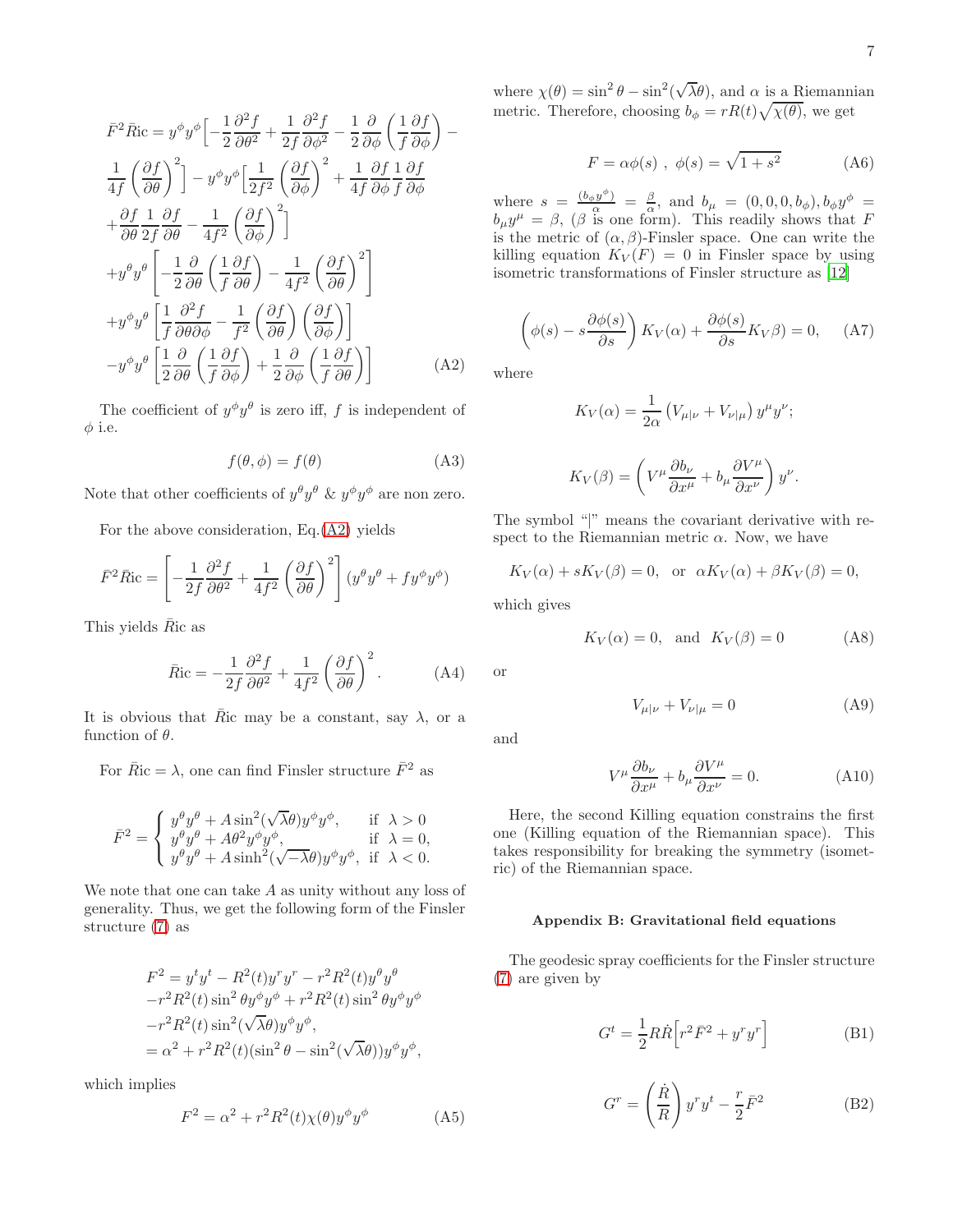<span id="page-7-9"></span>
$$
G^{\theta} = \bar{G}^{\theta} + y^{\theta} \left[ \frac{y^r}{r} + \frac{\dot{R}}{R} y^t \right]
$$
 (B3)

<span id="page-7-10"></span>
$$
G^{\phi} = \bar{G}^{\phi} + y^{\phi} \left[ \frac{y^r}{r} + \frac{\dot{R}}{R} y^t \right]
$$
 (B4)

The Ricci scalar

<span id="page-7-8"></span>
$$
Ric \equiv R^{\mu}_{\mu} = \frac{1}{F^2} \left[ 2 \frac{\partial G^{\mu}}{\partial x^{\mu}} - y^{\lambda} \frac{\partial^2 G^{\mu}}{\partial x^{\lambda} y^{\mu}} + 2 \frac{G^{\lambda} \partial^2 G^{\mu}}{\partial y^{\lambda} y^{\mu}} - \frac{\partial G^{\mu}}{\partial y^{\lambda}} \frac{\partial G^{\lambda}}{\partial y^{\mu}} \right]
$$
(B5)

can be computed as

$$
F^{2}Ric = \bar{F}^{2} \left[ \bar{R}ic - 1 + r^{2} \left( 2\dot{R}^{2} + R\ddot{R} \right) \right] +
$$
  

$$
y^{r}y^{r} \left( 2\dot{R}^{2} + R\ddot{R} \right) - 3y^{t}y^{t} \left( \frac{\dot{R}^{2}}{R^{2}} + \frac{\ddot{R}}{R} - \dot{R}^{2} \right) \text{(B6)}
$$

For Ricci tensor  $Ric_{\mu\nu} = \frac{\partial^2(\frac{1}{2}F^2Ric)}{\partial y^{\lambda}y^{\mu}}$ , one can write the scalar curvature in Finsler geometry as  $S = g^{\mu\nu} Ric_{\mu\nu}$ , and explicitly in the following way

$$
S = -3\left[\frac{\ddot{R}}{R} + \frac{\dot{R}^2}{R^2}\right] - \frac{2(\lambda - 1)}{r^2 R^2}
$$
 (B7)

An immediate observation shows that if we set  $\lambda = 1$ , then we find that  $S$  is half of the Ricci scalar curvature in FRW universe. The modified Einstein field equations in Finsler space-time  $(G_{\mu\nu} \equiv Ric_{\mu\nu} - \frac{1}{2}g_{\mu\nu}S = 8\pi_F G T_{\mu\nu})$ yield

$$
G_t^t = 3\left(\frac{\dot{R}^2}{R^2}\right) + \frac{\lambda - 1}{r^2 R^2} = 8\pi_F G T_t^t \tag{B8}
$$

- <span id="page-7-0"></span>[1] S. S. Chern, Z. Shen, "Riemann-Finsler Geometry", World Scientific, Singapore (2004); S. S. Chern, "Finsler Geometry Is Just Riemannian Geometry without the Quadratic Restriction", Not. Amer. Math. Soc. 43, 959963 (1996).
- <span id="page-7-1"></span>[2] D. Bao, S. S. Chern and Z. Shen, An Introduction to Riemann-Finsler Geometry, Graduate Texts in Mathematics 200, Springer, New York, 2000.
- <span id="page-7-2"></span>[3] P. C. Stavrinos, Remarks on the Applications of Finsler Geometry to Space-time, Conf. Proceed. MSRI Berkeley, USA June 2002 pp.30, [http://www.msri.org/publications.](http://www.msri.org/publications)
- <span id="page-7-3"></span>[4] S. Vacaru, P. C. Stavrinos, E. Gaburov and D. Gonta, Clifford and Riemann-Finsler Structures in Geometric

$$
G_r^r = 2\frac{\ddot{R}}{R} + \frac{\dot{R}^2}{R^2} + \frac{\lambda - 1}{r^2 R^2} = -8\pi_F G T_r^r
$$
 (B9)

$$
G^{\theta}_{\theta} = G^{\phi}_{\phi} = 2 \frac{\ddot{R}}{R} + \frac{\dot{R}^{2}}{R^{2}} = -8\pi_{F}GT^{\theta}_{\theta} = -8\pi_{F}GT^{\phi}_{\phi}
$$
 (B10)

As in Akbar-Zadeh [\[17\]](#page-8-6), with the modified Einstein tensor  $(G_{\mu\nu} = Ric_{\mu\nu} - \frac{1}{2}g_{\mu\nu}S),$ 

$$
(G_{\mu\nu} - 8\pi GT_{\mu\nu})|_M = 0
$$
 (B11)

where  $\frac{1}{M}$  represents this gravitational field equation restricted to the base space manifold M of the Finslerian length element F. Here fibre coordinates are supposed to be velocities of the cosmic components. Regarding the validity of gravitational field equations [\[12\]](#page-8-0) it has been argued that these equations can be derivable from the gravitational dynamics for Finsler spacetime based on an action integral approach on the unit tangent bundle [\[18\]](#page-8-7). Of course, this derivation of the equation [\(B5\)](#page-7-8) from the gravitational field equation in Finsler spacetime as given by Pfeifer et. al is only approximate, where the curvature tensor not belonging to the base space of the tangent bundle has been neglected. But the strong point is that the equation [\(B5\)](#page-7-8) is constructed by the geometrical invariant (Ricci tensor) which is insensitive to the connections. The equations for the present case are equations [\(B2\)](#page-6-1), [\(B3\)](#page-7-9) and [\(B4\)](#page-7-10). These equations are the same as those which can be derived from the equivalent Riemannian spacetime with the with the metric tensor [\(7\)](#page-1-1). Thus we see that although the equation [\(B5\)](#page-7-8) is "approximately" valid as it is restricted to the base space of the Finslerian length element F, this equation seems to be exact for the present case of FLRW spacetime with Finslerian perturbation  $\beta = b_{\mu}b^{\mu}$ .

Mechanics and Gravity, Geometry Balcan Press (2005), [arxiv:gr-qc/0508023.](http://arxiv.org/abs/gr-qc/0508023)

- <span id="page-7-4"></span>[5] P. C. Stavrinos, A. P. Kouretsis and M. Stathakopoulos, Gen. Rel. Grav. 40, 1403 (2008), [gr-qc/0612157.](http://arxiv.org/abs/gr-qc/0612157)
- <span id="page-7-6"></span>[6] Z. Chang and X. Li, Phys. Lett. B. 668, 453 (2008), [arXiv:0806.2184.](http://arxiv.org/abs/0806.2184)
- <span id="page-7-7"></span>[7] Z. Chang and X. Li, Phys. Lett. B. 676, 173 (2009), [arXiv:0901.1023.](http://arxiv.org/abs/0901.1023)
- [8] S. Vacaru, Int. J. Geom. Methods. Mod. Phys. 5, 473 (2008), arXiv: 0801.4958.
- [9] A. P. Kouretsis, M. Stathakopoulos and P. C. Stavrinos, Phys. Rev. D. 79, 104011 (2009), arXiv: 0810.3267v3.
- <span id="page-7-5"></span>[10] S. Basilakos, A. P. Kouretsis, E. N. Saridakis and P. Stavrinos, Phys. Rev. D. 88, 123510 (2013).